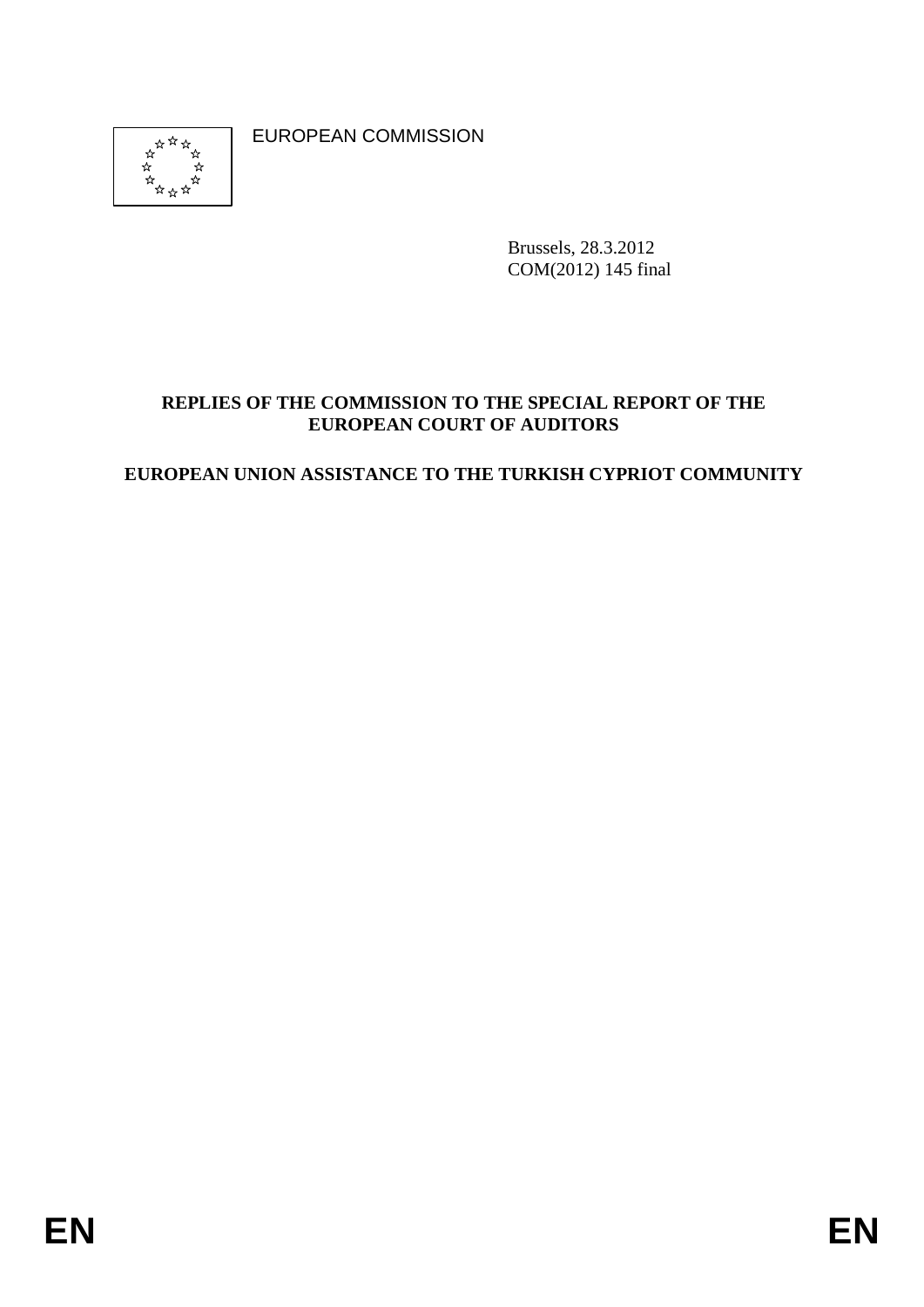## **REPLIES OF THE COMMISSION TO THE SPECIAL REPORT OF THE EUROPEAN COURT OF AUDITORS**

# **EUROPEAN UNION ASSISTANCE TO THE TURKISH CYPRIOT COMMUNITY**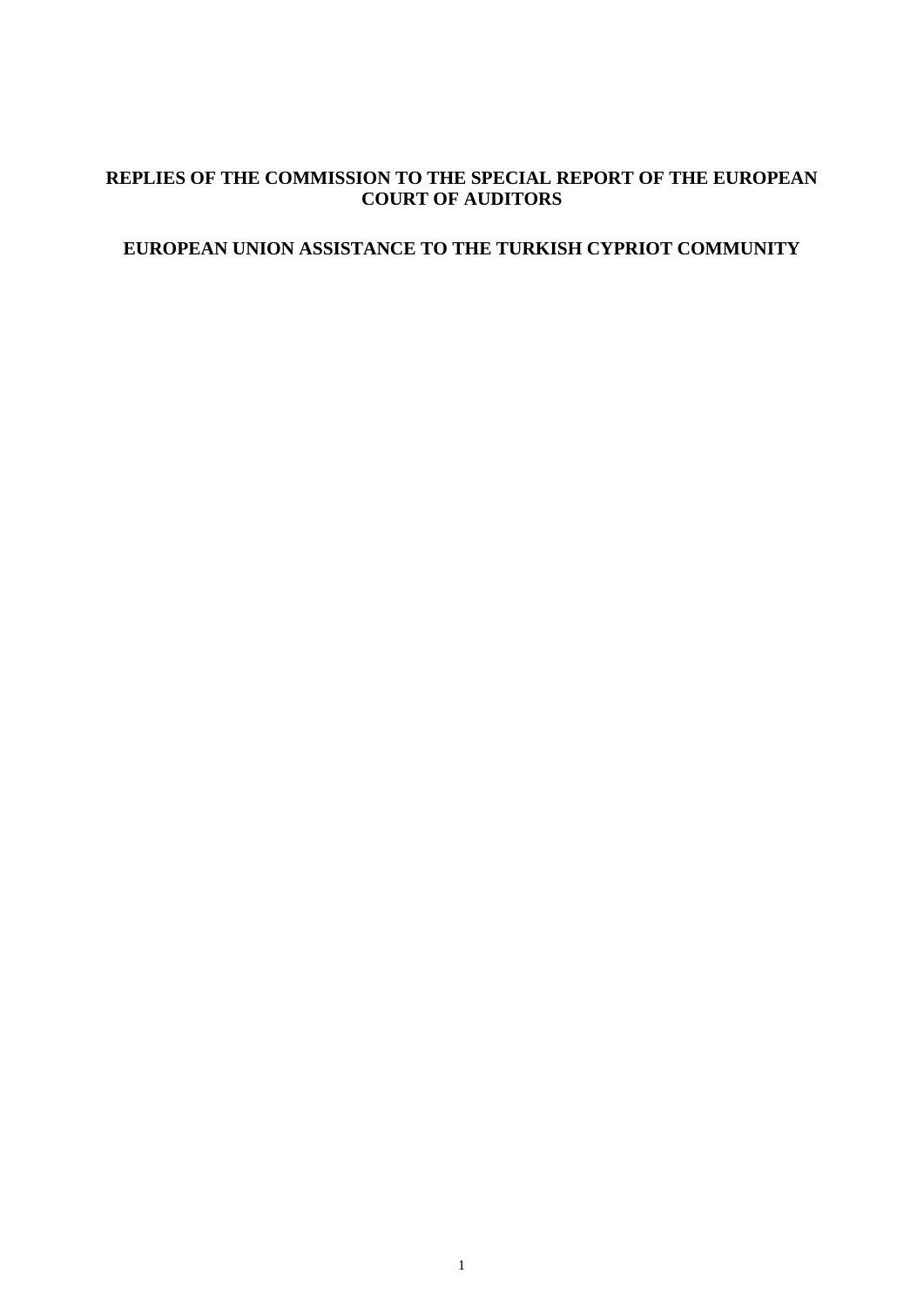#### **EXECUTIVE SUMMARY**

III. The Commission admits that not operating under more devolved procedures is a constraint, but has made considerable efforts to work with the options available to provide the most appropriate alternative institutional set-up.

IV. The loss of the sea water desalination plant project was an unfortunate setback. After extensive efforts to rescue and proceed with the project, the Commission had to act to protect its financial interests and terminated the construction contract. No payments have been made under this contract. The Commission agrees with the Court's conclusion on the risks to sustainability and the reasons for it and will continue to help the Turkish Cypriot community to develop administrative and technical capacity.

V. First indent - The Commission largely agrees with the Court's recommendations. The Commission attempted to find the best practical solution considering that the establishment of a Delegation within EU territory is not possible. Since the audit, further efficiency improvements have been achieved. When considering further devolution of management, however, the Commission must balance the possible efficiency gains against the risks of reducing the supervision from headquarters, given the particular circumstances of the assistance to the TCc.

V. Second indent - The Commission is committed to providing continued assistance to the Turkish Cypriot community and to working towards reunification of the island of Cyprus. A phasing-out of the operations is not currently planned and these will continue on an appropriate scale.

V. Third indent - Reunification is the central aim of the assistance programme. The Commission recognises that reunification would require a -review of the assistance to Cyprus. The Commission would make timely preparations for this scenario.

#### **OBSERVATIONS**

14. The scope of the aid programme is laid down in the Council Regulation as adopted by the Council. The Commission agrees that it was a programming and implementation challenge to cover the broad range of topics.

16. The 2004 proposal contained preliminary allocations only. This was a new programme for the Commission and, during the period of delay in the adoption of the Aid Regulation, further consultation took place with stakeholders. The allocations in the December 2006 Financing Decision were adjusted as a result and therefore somewhat different from those of the 2004 planning. The Commission prioritises the 'reconciliation and confidence-building' objective, and the final contracted amounts in 2009 included use of the programme reserve for demining activities and for support to the Committee on Missing Persons. By the end of 2009, including the commitments on Green Line crossing points, the 'reconciliation and confidence-building' objective was supported by commitments only about 18% below the level envisaged in 2004, rather than 35% less.

Besides this, another substantial amount was committed for the (bi-communal) Nicosia waste water treatment plant, which was included with reconciliation as a prime motivation.

In addition to the above, the entire allocation for 2010, which was  $\bigoplus$  million, was devoted, through the Committee on Missing Persons, to the 'reconciliation and confidence-building' objective.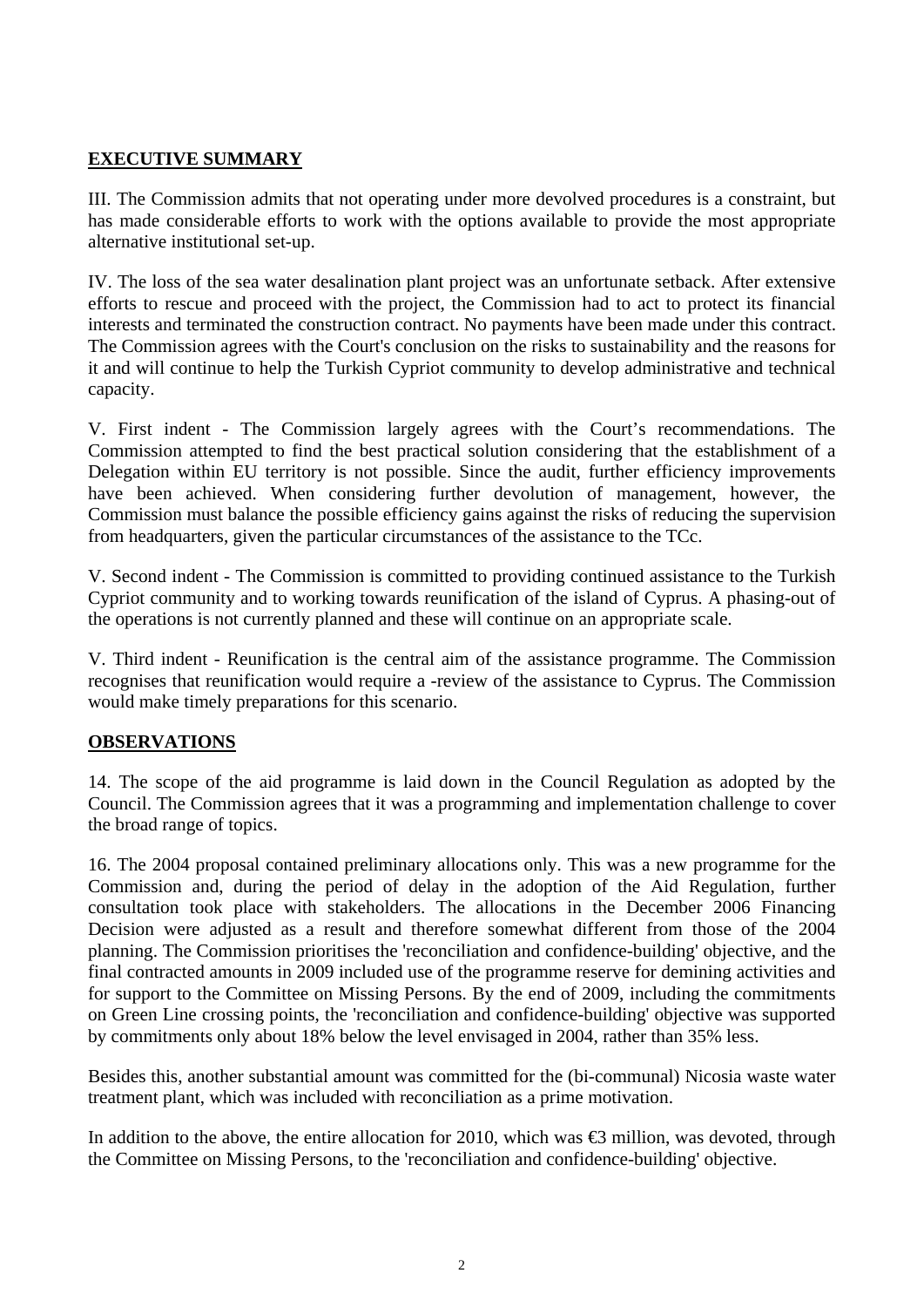17. The Court's comments on the difficulties of providing effective technical assistance highlight one aspect of the challenging environment for the assistance programme.

21. The Commission agrees that a multi-annual perspective would facilitate the planning and implementation of assistance to the TCc, but this must be seen in the broader political context. The Commission strongly supports efforts towards a settlement of the Cyprus issue and reunification. Meanwhile, the Commission proposes to continue supporting the Turkish Cypriot community on the basis of the current Aid Regulation.

22. The Commission had to consider very carefully how to establish the most efficient management structure from the options available at the same time as it was developing the technical elements of the programme to be delivered.

23-25. Joint reply:

The Commission admits that not operating under more devolved procedures is a constraint, as the establishment of a Delegation in an EU Member State is not possible. The Commission has worked with the options available to provide the most appropriate alternative institutional set-up.

The Commission has taken measures to facilitate operations and financial circuits including derogations of normal procedures and regular missions from the Authorising Officer by sub-Delegation (AOSD) to Nicosia. A new IT structure was put in place at the end of 2011 to allow common file access between Nicosia and Brussels and the 2012 reorganisation of DG ELARG has streamlined the internal processes; the number of units involved in contracts and payments has been reduced from four to two.

The Commission has also to take into account the risks arising from operations in such a sensitive political environment.

26. The Commission Representation (ECR) in the Republic of Cyprus is formally consulted as part of DG COMM in the context of the Commission "inter-service" process. This ensures information flow, cooperation and coordination. The delays in the ECR's responses were also caused by the substantial workload.

The current staff reinforcement of the ECR – also due to the incoming Council Presidency of Cyprus– will further strengthen the cooperation with the other services of the Commission.

27. The situation of the contractual agents in EUPSO is indeed different from that of contractual agents in Delegations. As the Court notes, moreover, current legislation (Article 3b, Article 88, first paragraph, point b of the Conditions of Employment of Other Servants of the European Union) does not allow the engagement of contract staff for a total period of more than three years and does not provide for any derogation from that rule. In December 2011, the Commission proposed to change the Staff Regulations and the Conditions of Employment (COM 2011/890/final) to prolong the duration of the contracts to a maximum of six years. This proposal has still to be adopted. In reviewing the length of contracts, however, the Commission will have to take into account the availability of funds as well as the overall political situation in the context of the settlement talks.

28. The Commission will start an overall programme evaluation in 2012. The advantages of implementing some parts of the programme through the UNDP will be considered in this review.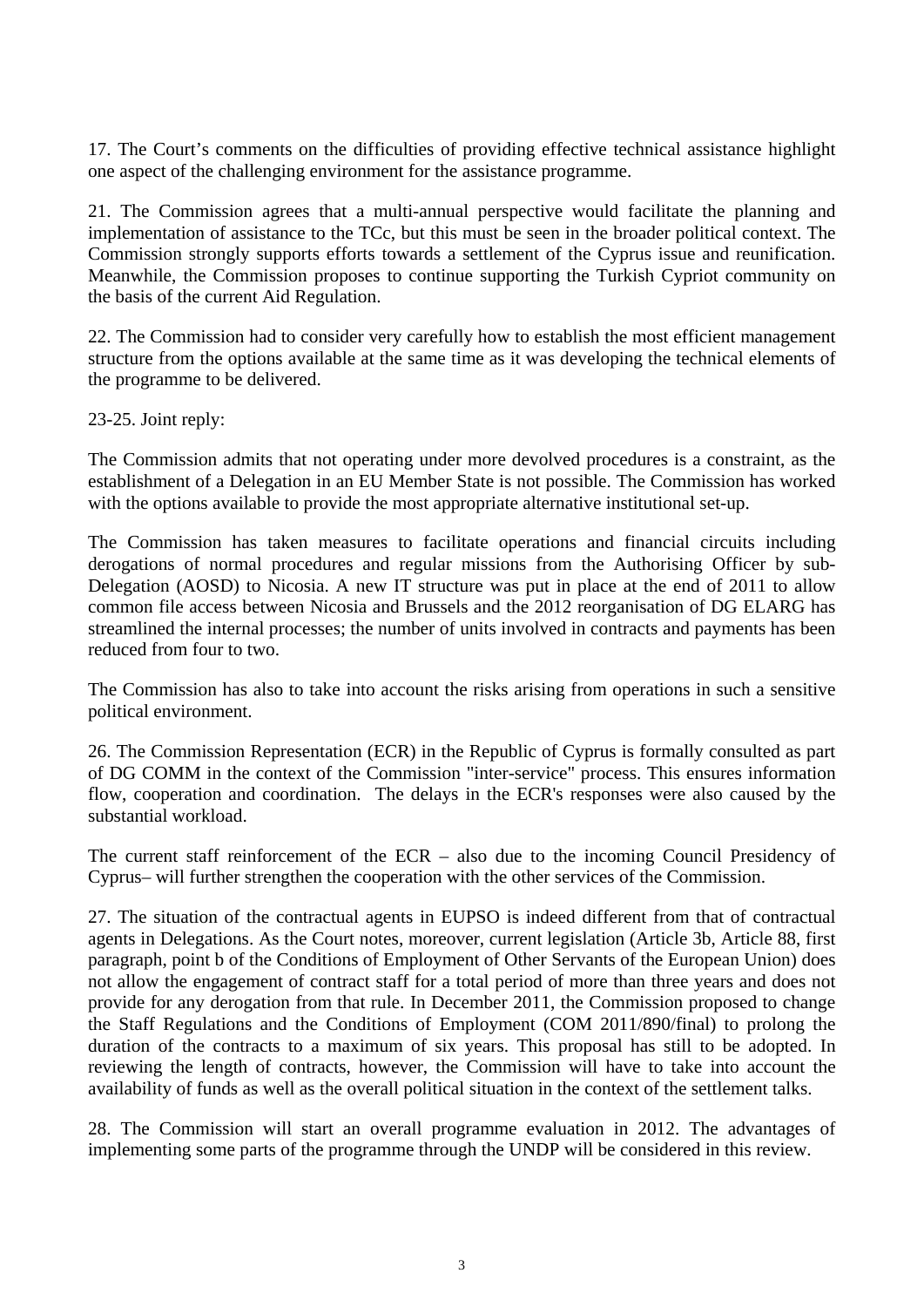29. Weaknesses in the first Committee on Missing Persons Contribution Agreement (joint management with UNDP) found by the Court have been addressed in later Agreements e.g. better definition of indicators related to EU funding, better definitions of numbers exhumed and identified, better general output-input relation and improved reporting.

30. Decisions on the management arrangements, including setting up the EUPSO office and the degree of "devolution", formed part of the risk analysis undertaken by the Commission.

33. No funds have been disbursed yet under the construction contract and the contract was terminated in December 2011, after considerable efforts to rescue the project, when there was no prospect of progress. The Commission's financial interests have been protected.

The risk management included designing a two-phase project starting with a pilot plant, but the developments that led to termination could not reasonably have been anticipated at the start of the project.

#### **Box 2** – **Management of Implementation Risks:**

(a) The Commission evaluated the risk in the context of the selection of the company for the construction of the seawater desalination project. The outcome of this international open tender was fully based on established rules.

(b) The guarantee was not provided by the contractor. In the early stages this was primarily due to issues arising from the complex local context, which the Commission tried to solve. Even if the contract had been terminated in January 2010, it would not have been possible to recommit the money, since the contracting deadline had passed.

(c) The assistance to the Turkish Cypriot community was a new programme for the Commission. During the 3-year contracting window between 2006 and 2009 allowed by the regulations, the programme management and logistics, as well as the projects themselves, had to be developed. Given the need for thorough project preparation, the Commission considers that it would not have been possible to contract the works for the desalination plant at an earlier date.

(d) Commission staff were involved at all stages and started negotiations as soon as problems became apparent. A delay to the start of the contract, pending resolution of site access issues was formally agreed on 17 December 2009. Contacts with the TC authorities were numerous and, given the large size of the contract and the nature of the problems arising, it was clear that the TC leadership was fully aware of the situation. The high-level intervention from the Commission side (letter from the Commissioner to the leader of the Turkish Cypriot community of June 2010) followed after the elections in the Turkish Cypriot community.

35. The telecom liberalisation "law" was adopted on 11 January 2012. The assistance programme can now proceed with the completion of the hardware component and preparation for hand-over to the beneficiary.

36. The absence of a formal Financing Agreement with the (non-recognised) beneficiary was a risk of which the Commission was aware. The Commission has implemented a considerable aid programme within short contracting deadlines and a wide mandate to fulfil. Equipment and infrastructure were provided in the areas specifically mentioned in the Aid Regulation and where it was necessary to make a real impact. In some areas it was necessary to try to deliver real benefits and encourage sector reforms in parallel.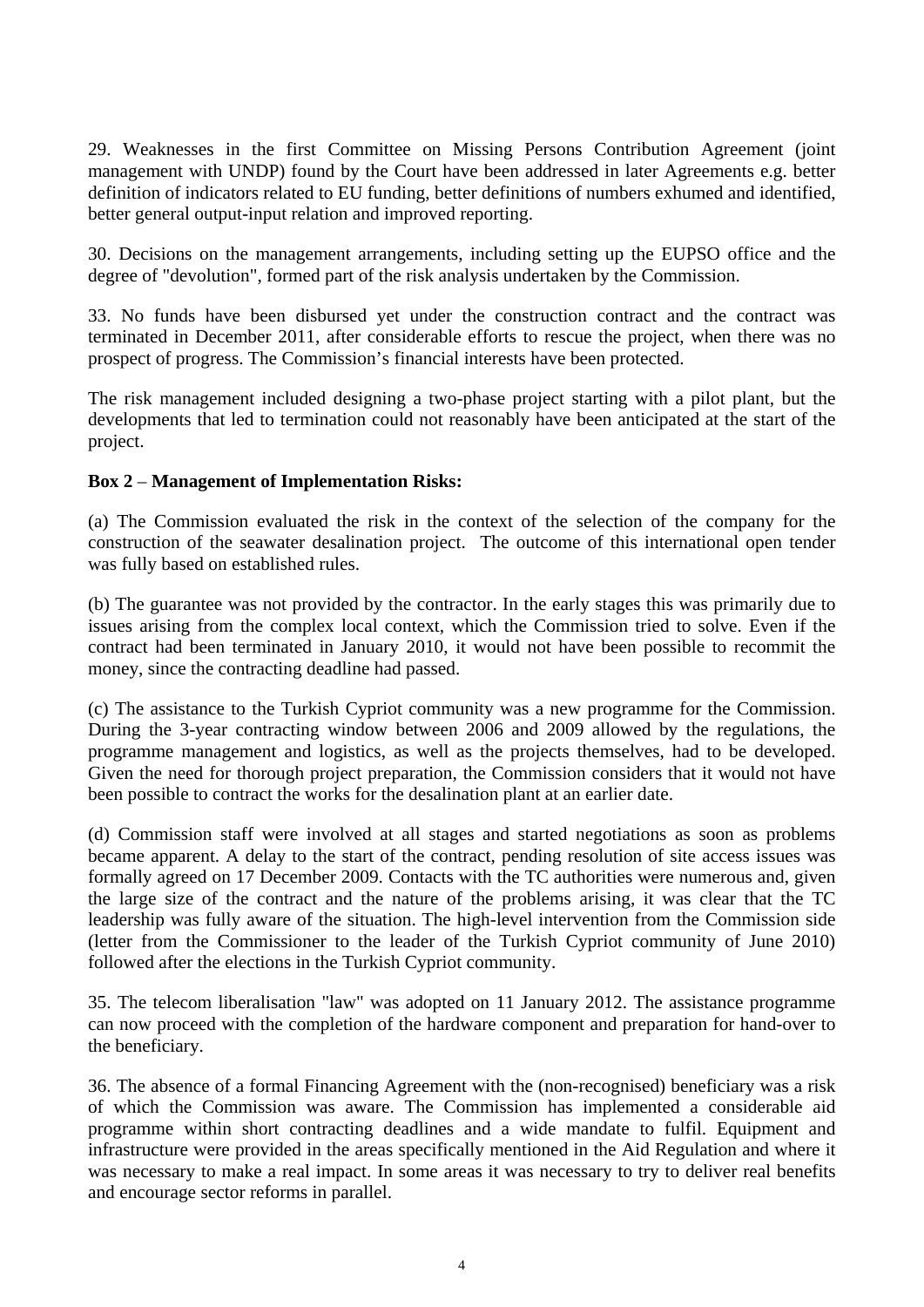37. This is the first experience by the TCc of major EU assistance. The complexity of the alignment to the *acquis* and the size of the reforms necessary in this context were underestimated by the beneficiary. The aid programme for the TCc is still relatively new and the major contracting took place only in 2009. The Commission services had no previous experience of working with the TC beneficiary.

38. The seawater desalination plant design change arose from stakeholder and expert consultations, and was related to concerns that the requirements of the Water Framework Directive would not otherwise be met.

39. The problems affecting the implementation of the construction contract for the desalination plant illustrate the difficult operational environment.

40. The failure of the desalination plant project is a disappointment. The environmental effects of the salination of the Morphou aquifer will be taken into account, however. The water sector situation is changing with significant new elements arising. Water and waste water investments remain in the draft assistance programme which is being drawn up for the coming years.

41.(a) Reliable baselines and indicators were not available for water distribution, which is one of the reasons why investments in the water laboratory were made, but the evidence is that there are considerable improvements in service and leak rates for Nicosia water, the latter being previously up to 50% in some areas.

41.(b) UNDP is implementing the Mia Milia/Haspolat project under joint management. The UNDP Deputy Director for Europe is aware of the need for the "joint entity" for the WWTP and, along with the Commission, is engaged in resolving this.

42. In addition to the training that was provided by the suppliers of the laboratory equipment, the Capacity Building project provided training in sampling and analysis to meet the requirement of the Water Framework Directive, Drinking Water Directive and Bathing Water Directive.

Training on the Laboratory Information System (LIMS) is planned for 2012. The laboratory was inspected and passed the accreditation audit for four procedures for heavy metals, pesticides, microbiology and food.

45. The Commission agrees that sustainability is a critical issue. Unless reunification occurs before, this issue will be taken up in the programming for 2012-13.

One of the challenges of the programme environment is the difficulty of working with a beneficiary that is not formally recognised.

46. The issue of property is a sensitive one and tracing the ownership history has proved a significant complicating factor in project implementation.

47. The TCc is not formally represented in the Project Steering Committee, but no project goes ahead without the agreement/approval of the relevant TC interlocutors. Implementation through the UNDP does somewhat restrict the experience gained by local bodies, but does give more confidence in the physical completion of projects. The problem of capacity development in local bodies is partly addressed by the access to the Community Development grants, outside the UNDP Contribution Agreement.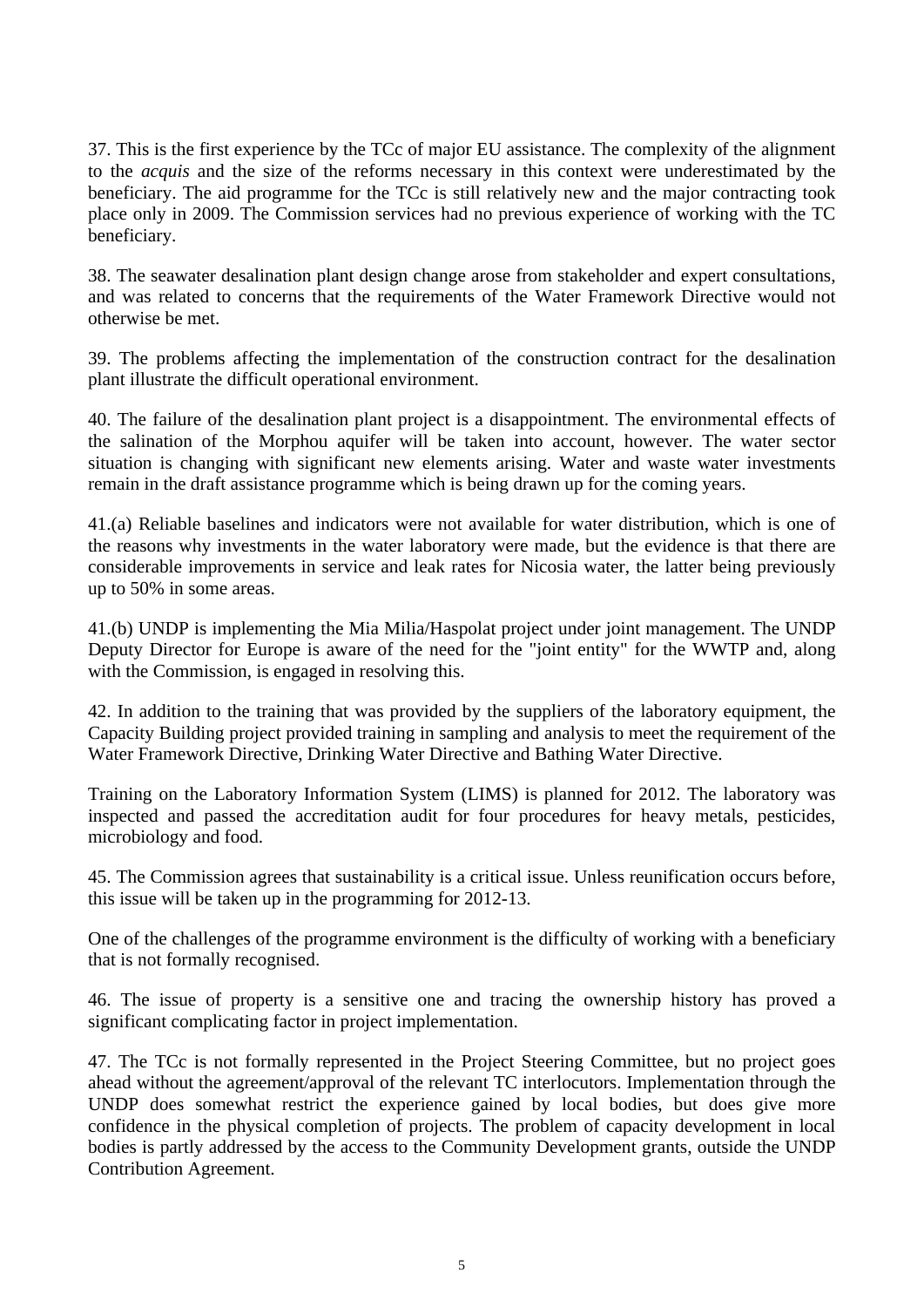48. The missing persons issue is sensitive and the work of the Committee on Missing Persons (CMP) work is much appreciated by both communities and strongly supported by the European Parliament. A significant proportion of the total number of "missing" has not been found or identified yet. The Commission has not yet planned an exit strategy, but is aware that, eventually, programme activities will decrease. It is important that the two communities take the initiative in this process.

49. Continuation of the European Forum Cyprus by building upon the alumni network is foreseen.

Members of the European Forum Cyprus (EFC) alumni network participated in the European Forum for Democracy in Limassol in October 2011.

50. The Commission will consider the need for further capacity building in future programmes to the extent that funds are available.

53. The Commission agrees that a multi-annual perspective would facilitate the planning and implementation of assistance to the TCc, but this must be seen in the broader political context.

54. The ex-post survey on the scholarships referred to by the Court will be launched in 2012.

55. The Commission agrees that collaboration between DGs ELARG and COMM could be strengthened and is making supplementary efforts in this respect.

#### **Box 4 – Implementation problems in the Air Quality Monitoring project**

(b) Environment is very important from the point of view of the *acquis communautaire.* The programme therefore calls for significant support in this area.

#### **CONCLUSIONS AND RECOMMENDATIONS**

59. The Commission admits that there are constraints associated with running the EUPSO programme office without fully devolved management, but, since a Delegation could not be established, the most appropriate alternative institutional set-up was provided for. Measures have been taken to facilitate operations (see the response to point 23), including some streamlining since the audit was carried out.

Improvements have also been made to Contribution Agreements since the time of the audit.

60. The Commission's financial interests have been protected with the cancellation of the desalination plant project. No payments have been made under the construction contract. The failure of this project, despite the Commission's efforts to complete it, is, nevertheless, a setback to efforts to improve the water supply problem and the related issue of salination of the aquifer. The water and waste water sector remains high on the list of priorities for future support.

The Commission agrees with the Court's conclusion on the general risks to sustainability and will continue to support the Turkish Cypriot community with a view to enhancing administrative and technical capacity.

61. The Commission has committed itself to providing continued assistance to the Turkish Cypriot community. Reinforcing the sustainability of new and existing projects is a priority.